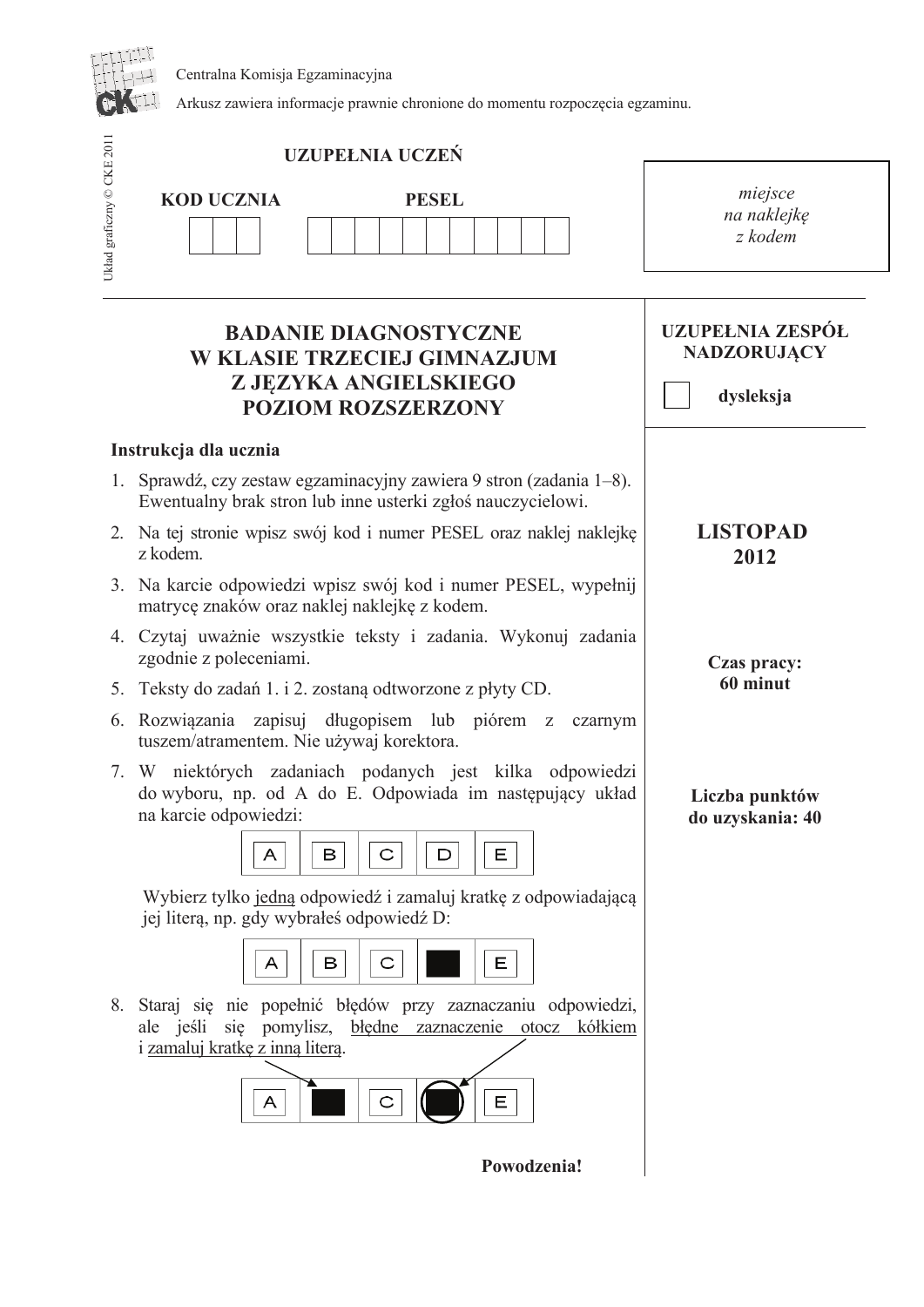## **Zadanie 1. (0–6)**

**Usłyszysz dwukrotnie dwa teksty. Na podstawie informacji zawartych w nagraniu w zadaniach 1.1.–1.6. z podanych odpowiedzi wybierz właściwą. Zakreśl literę A, B albo C. Zadania 1.1.–1.3. odnoszą się do pierwszego tekstu, a zadania 1.4.–1.6. do drugiego.**

**Tekst 1.** 

**Usłyszysz rozmowę dwóch osób.** 

## **1.1. The girl has to do her homework for**

- A. Tuesday.
- **В.** Wednesday.
- **С.** Thursday.

## **1.2. The girl finally decides to**

- **А.** ask her mother for help.
- **В.** go to the cinema.
- **С.** read another book.

## **1.3. The conversation takes place**

- **А.** in a library.
- **В.** in a bookshop.
- **С.** at home.

## **Tekst 2.**

## **Usłyszysz wypowiedź nastolatki.**

### **1.4. The girl worked in a restaurant which**

- **А.** opens only after lunchtime hours.
- **В.** belonged to her mother's friend.
- **С.** is a well-known eating place.

### **1.5. She didn't like**

- **А.** working at night.
- **В.** wearing a uniform.
- **С.** serving Mr Potter.

## **1.6. This text is about**

- **А.** what a waitress's job is like.
- **B.** how to serve rude customers.
- **С.** why people lose summer jobs.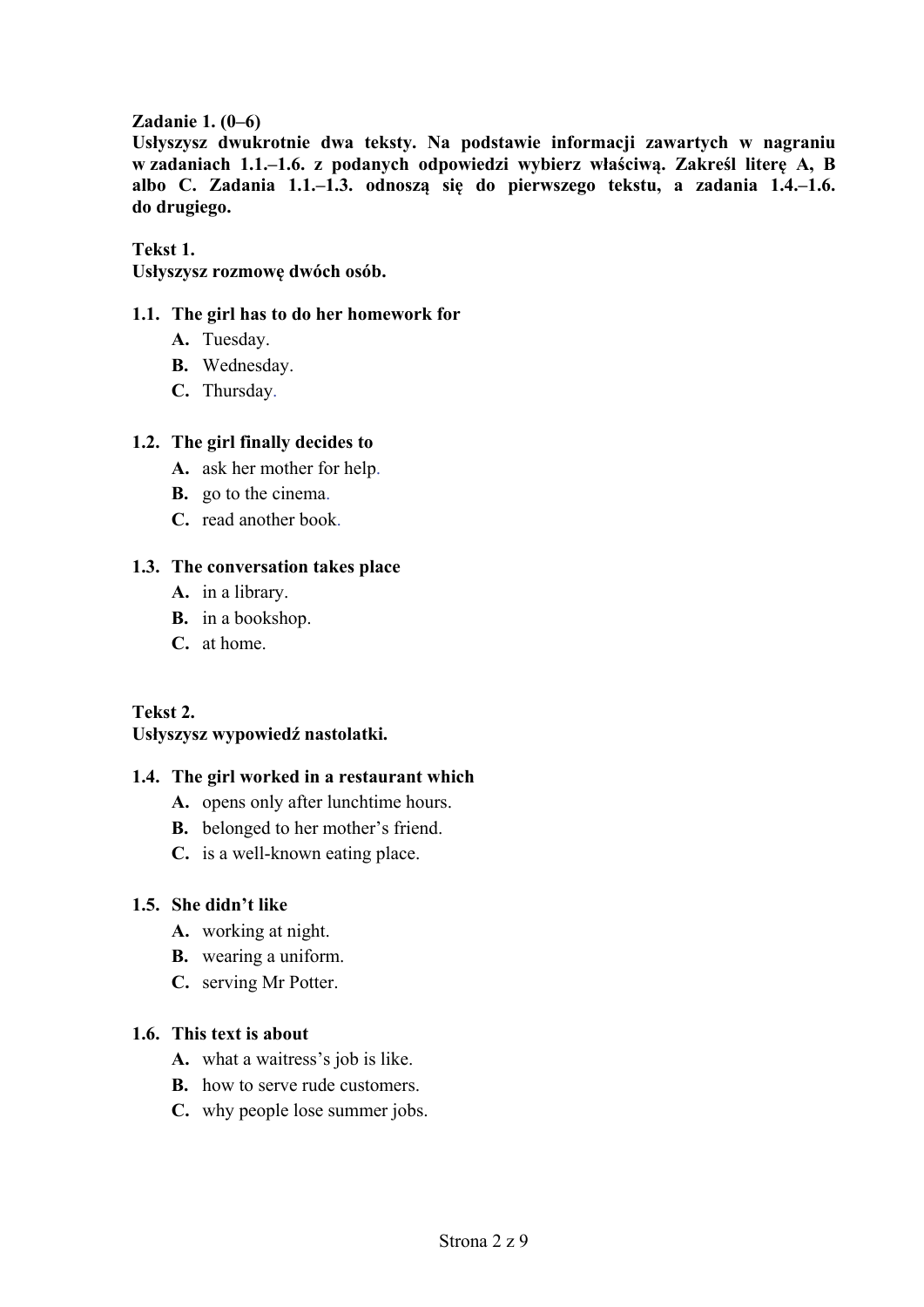## Zadanie 2.  $(0-4)$

Usłyszysz dwukrotnie cztery wypowiedzi na temat relacji pomiędzy nastolatkami i ich rodzicami. Na podstawie informacji zawartych w nagraniu dopasuj do każdej wypowiedzi (2.1.–2.4.) odpowiadające jej zdanie (A–E). Wpisz rozwiązania do tabeli. Uwaga! Jedno zdanie zostało podane dodatkowo i nie pasuje do żadnej wypowiedzi.

## **My** parents

- A. are very strict about my grades.
- **B.** don't let me study until midnight.
- C. tell me to do too much housework.
- **D.** aren't glad because my room is messy.
- **E.** want to know about the phone calls I get.

| 2.1. | 2.2. | 2.3. | 2.4. |  |  |  |
|------|------|------|------|--|--|--|
|      |      |      |      |  |  |  |

PRZENIEŚ ROZWIĄZANIA ZADAŃ 1. ORAZ 2. NA KARTĘ ODPOWIEDZI!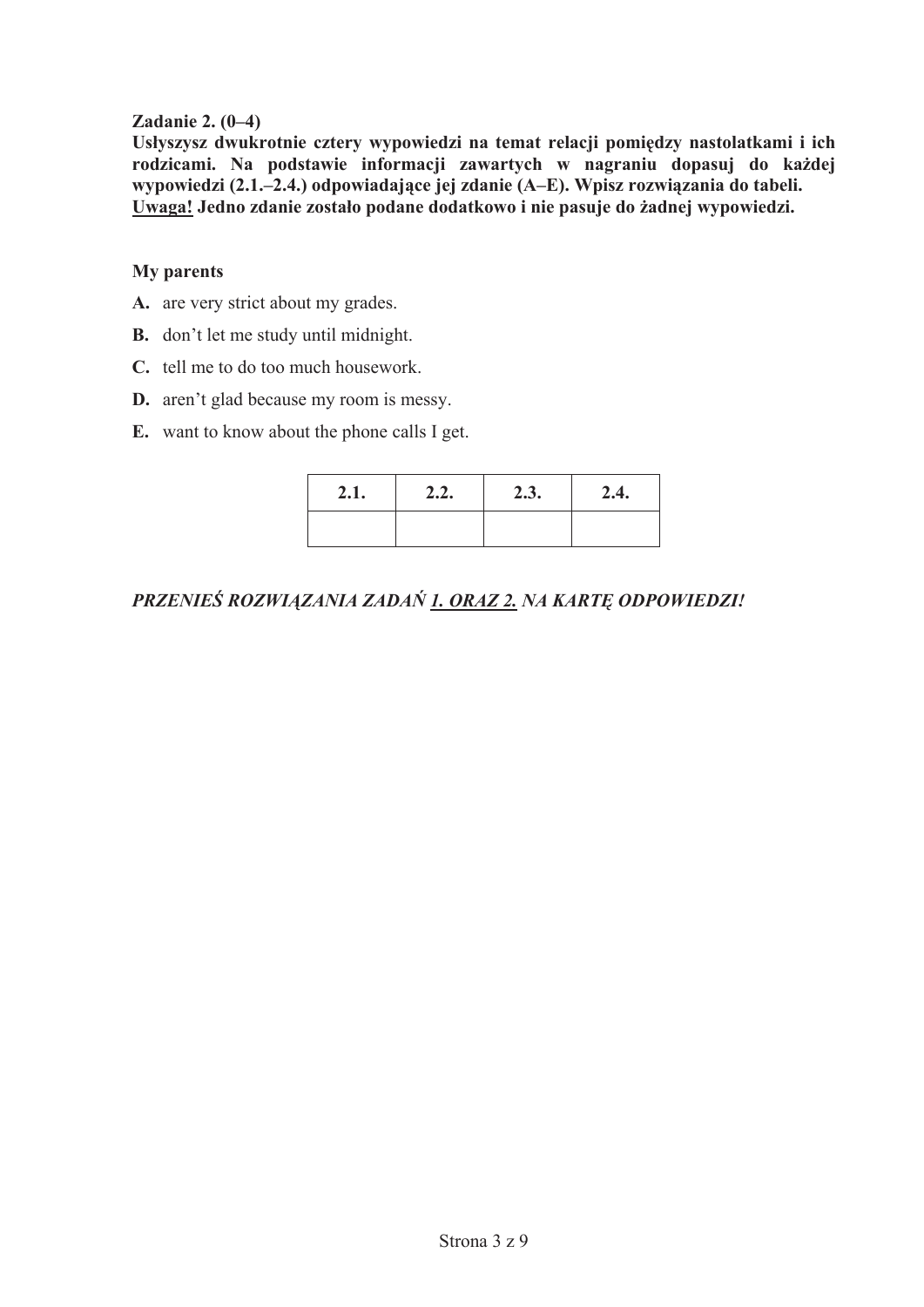## **Zadanie 3. (0–3)**

**Przeczytaj tekst. Do kaĪdego akapitu (3.1.–3.3.) dopasuj wáaĞciwy nagáówek (A–D). Wpisz odpowiednia** litere obok numeru każdego akapitu. **Uwaga! Jeden nagáówek zostaá podany dodatkowo i nie pasuje do Īadnego akapitu.** 

- **A.** Take your time
- **B.** Shop out of season
- **C.** Online shops are better
- **D.** Only bring the cash you need

## HOW TO SHOP WISELY

## **3.1. \_\_\_\_**

Before you go out, put a small amount of money in your wallet – just enough to pay for the shopping you have planned. You can't spend money you don't have. When your wallet is empty, your shopping is over.

## **3.2. \_\_\_\_**

If you've heard of a new product that you would really like to have, first visit a few shops to look for the lowest price. Perhaps check online, too. Comparing prices may take you a few hours, but don't hurry. It will leave you with some extra cash in your wallet.

## **3.3. \_\_\_\_**

Remember that if you need a new swimsuit or sandals for next summer, you should start shopping for them in October or November. The rule is that prices of light summer clothes are lower in autumn or winter, while warm coats and thick sweaters are much cheaper during the summer months.

## *PRZENIEĝ ROZWIĄZANIA NA KARTĉ ODPOWIEDZI!*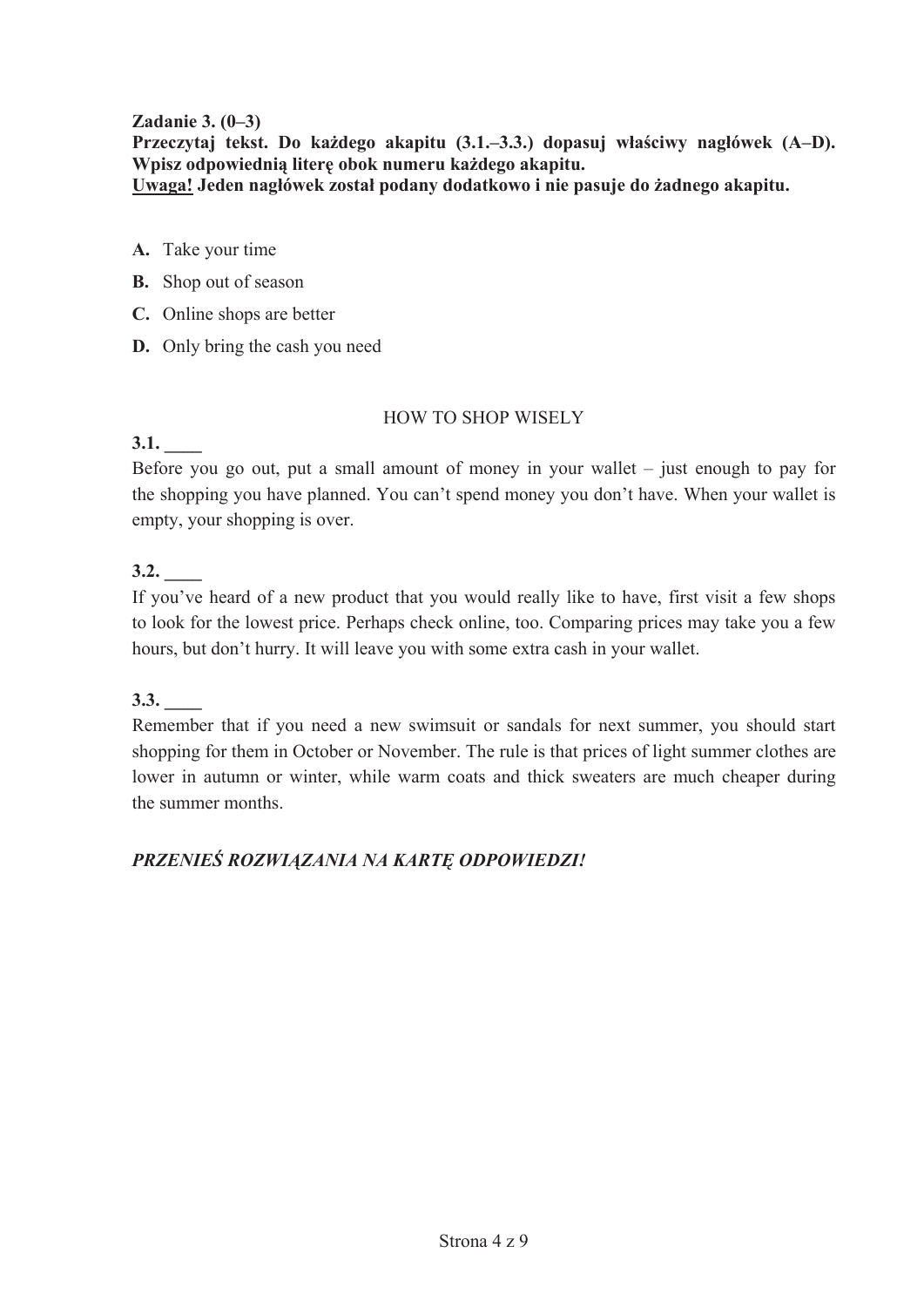**Zadanie 4. (0–4)** 

Przeczytaj tekst, z którego usunięto cztery zdania. Wpisz w luki 4.1.–4.4. litery, **którymi oznaczono brakujące zdania (A–E), tak aby otrzymaü logiczny i spójny tekst. Uwaga! Jedno zdanie zostaáo podane dodatkowo i nie pasuje do Īadnej luki.** 



## THE LIBRARY CAT

The first thing the workers of the Belmore Local Library noticed when they entered the building on  $12<sup>th</sup>$  January 2008 was a grey kitten sitting under a desk. **4.1.** The workers wondered how the cat got into the library and they agreed that it had jumped through a small metal door in the wall. **4.2. \_\_\_\_** It usually happened at the weekend and on Monday there was a pile of books lying on the floor.

The friendly kitten kept people company while they chose books or used library computers. The library workers loved it, too. But there was one problem – they didn't know what to call it. **4.3.** Dewey Readmore Books was the winning name! Dewey began attracting families and school groups to the library. Soon, the local newspaper published an article about the library cat. **4.4.** It even started getting letters from people all over the world!

- **A.** So, the library organised a competition to name their favourite.
- **B.** People used it to return books when the library was closed.
- **C.** As a result, the cat became famous across the country.
- **D.** But the library workers didn't like the cat's name.
- **E.** It was thin and dirty but wasn't afraid of people.

## *PRZENIEĝ ROZWIĄZANIA NA KARTĉ ODPOWIEDZI!*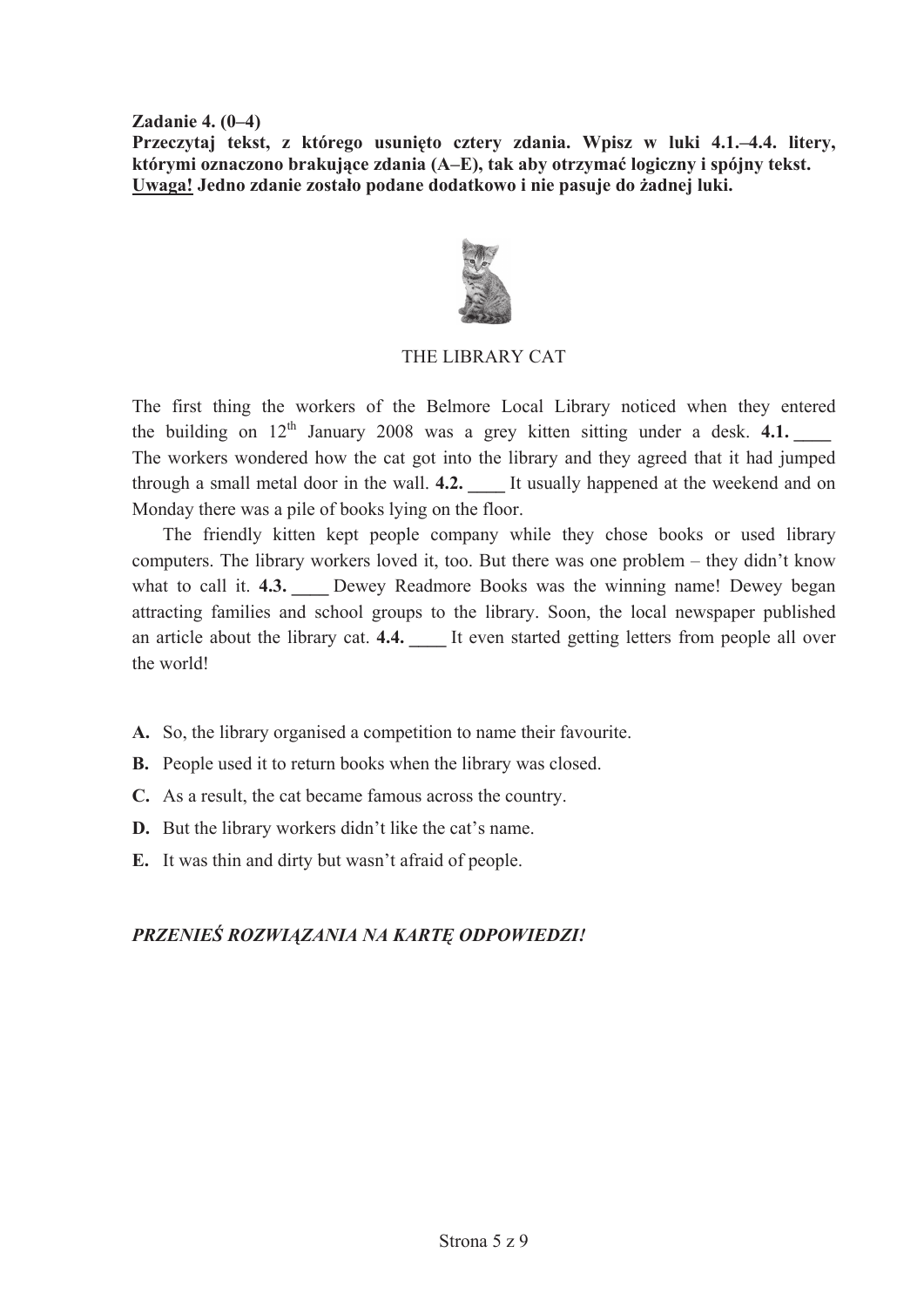### **Zadanie 5. (0–3)**

**Przeczytaj informacje o trzech osobach (5.1.–5.3.) oraz recenzje czterech filmów (A–D). Dopasuj do kaĪdej osoby film, który najbardziej by jej odpowiadaá. Wpisz odpowiednią litere** obok numeru każdej osoby.

Uwaga! Jedna recenzja została podana dodatkowo i nie pasuje do żadnej osoby.



**Gina** isn't very fond of musicals. She enjoys watching cartoons and comedies based on old stories. She watches them to cheer herself up. For Gina the plot of the film shouldn't be complicated – it should be humorous!



For **Linda** watching action movies and cartoons is a waste of time. She prefers films which show how young people deal with problems, but at the same time she likes to have a good laugh. She loves it when the soundtrack helps to tell the story.



**Sheryl** claims cartoons and musicals are for younger viewers. She prefers action movies which focus on the importance of human relationships and which have unpredictable changes in the story line. Dramatic endings is not what she expects of good movies.

#### **A.** *The Great Escape*

This amusing film is based on a futuristic novel by G. Gonzales. The plot has a few surprising twists and turns. Bruno and Sam find themselves in the middle of a gang war but manage to escape. The fight scenes are really spectacular.

#### **B.** *The Double*

This film brings the  $17<sup>th</sup>$  century masterpiece, Shakespeare's *Twelfth Night*, to life. The main character dresses herself up as her twin brother. This brilliant cartoon really makes you laugh, but at the same time it shows problems young people face. The wonderful soundtrack is an extra attraction.

### **C.** *Seconds*

Although the plot is complex, it's impossible to stop watching this black humour comedy. It shows the growing conflict between two elderly musicians. Trying to guess their next moves is really hard and the dramatic ending comes as a surprise.

#### **D.** *Startup*

This fascinating musical attracts both teens and adults. We follow the main character and his mother in their new home in the country. The film shows the conflicts teenagers have with their parents. The funny lines and music fill the cinema with laughter.

### *PRZENIEĝ ROZWIĄZANIA NA KARTĉ ODPOWIEDZI!*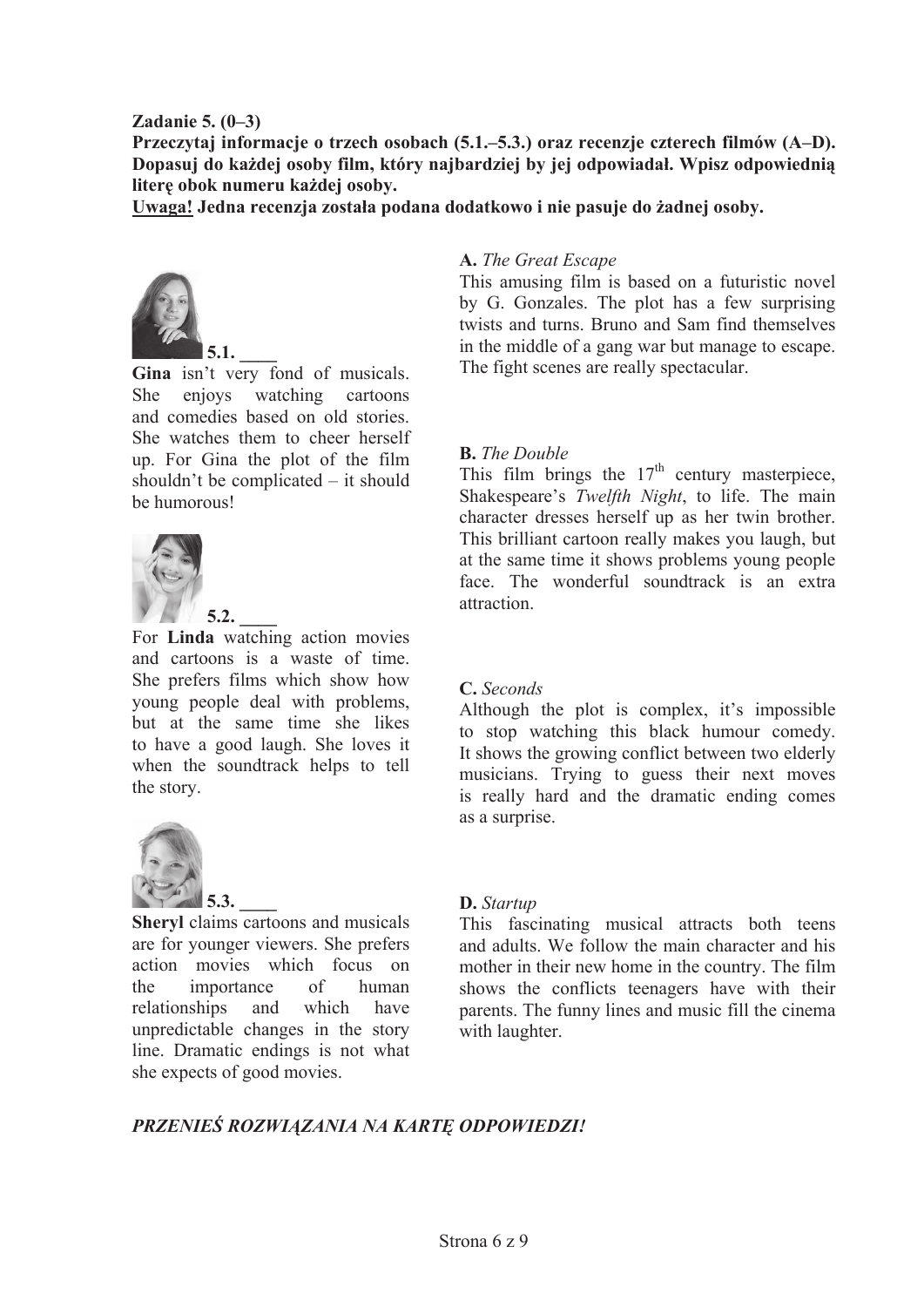## **Zadanie 6. (0–5)**

**Przeczytaj tekst. Uzupełnij go, wpisując w każdą lukę (6.1.–6.5.) jeden wyraz z ramki w odpowiedniej formie, tak aby powstał spójny i logiczny tekst. Wymagana jest pełna poprawność gramatyczna i ortograficzna wpisywanych wyrazów.** 

**Uwaga! Jeden wyraz został podany dodatkowo i nie pasuje do żadnej luki.**

| allow                | artist                                                                                | painting | read | see | they |  |  |  |  |  |  |  |
|----------------------|---------------------------------------------------------------------------------------|----------|------|-----|------|--|--|--|--|--|--|--|
|                      |                                                                                       |          |      |     |      |  |  |  |  |  |  |  |
| <b>Message</b><br>Ι× |                                                                                       |          |      |     |      |  |  |  |  |  |  |  |
| From:                | Mike Wright                                                                           |          |      |     |      |  |  |  |  |  |  |  |
| To:                  | Mia Harrison                                                                          |          |      |     |      |  |  |  |  |  |  |  |
| Subject:             | Hi!                                                                                   |          |      |     |      |  |  |  |  |  |  |  |
| Hi Mia,              |                                                                                       |          |      |     |      |  |  |  |  |  |  |  |
|                      | I'm writing to tell you about an exhibition I 6.1. in our local                       |          |      |     |      |  |  |  |  |  |  |  |
|                      | gallery last week. I'm not interested in art, but my parents really wanted me to go   |          |      |     |      |  |  |  |  |  |  |  |
|                      | there with 6.2. I wasn't keen then, but now I must say I don't                        |          |      |     |      |  |  |  |  |  |  |  |
|                      | regret I went. I was impressed with all the 6.3. _________________________ hanging on |          |      |     |      |  |  |  |  |  |  |  |
|                      | the walls. They were by Samuel Bradford. The 6.4. _____________________ wife was      |          |      |     |      |  |  |  |  |  |  |  |
|                      | his model. Bradford painted ninety portraits of her during forty years of their       |          |      |     |      |  |  |  |  |  |  |  |
|                      | marriage. I bought a book about him and I 6.5. The same state of the now.             |          |      |     |      |  |  |  |  |  |  |  |
|                      | It's full of interesting information and photographs. I'm sure you'd like it, too.    |          |      |     |      |  |  |  |  |  |  |  |
|                      | All the best,                                                                         |          |      |     |      |  |  |  |  |  |  |  |
| Mike                 |                                                                                       |          |      |     |      |  |  |  |  |  |  |  |

### **Zadanie 7. (0–5)**

**Przetłumacz na język angielski podane w nawiasach fragmenty, tak aby otrzymać logiczne i gramatycznie poprawne zdania. Wymagana jest pełna poprawność ortograficzna wpisywanych fragmentów zdań.** 

**Uwaga! W każdą lukę możesz wpisać maksymalnie cztery wyrazy.** 

- **7.1.** (*Dlaczego grasz*) this silly computer game now? You have some homework to do, don't you? **7.2.** It's (*najdroższy*) \_\_\_\_\_\_\_\_\_\_\_\_\_\_\_\_\_\_\_\_\_\_\_\_\_\_\_\_\_ watch in the shop. **7.3.** Mark teaches people (*jak prowadzić*) \_\_\_\_\_\_\_\_\_\_\_\_\_\_\_\_\_\_\_\_\_\_\_\_\_\_\_\_\_ a car.
- **7.4.** Paulo Coelho's books (*są sprzedawane*) \_\_\_\_\_\_\_\_\_\_\_\_\_\_\_\_\_\_\_\_\_\_\_\_\_\_\_\_\_ in millions of copies.
- **7.5.** An hour ago (*był*) \_\_\_\_\_\_\_\_\_\_\_\_\_\_\_\_\_\_\_\_\_\_\_\_\_\_\_\_ a serious car accident in the High **Street**.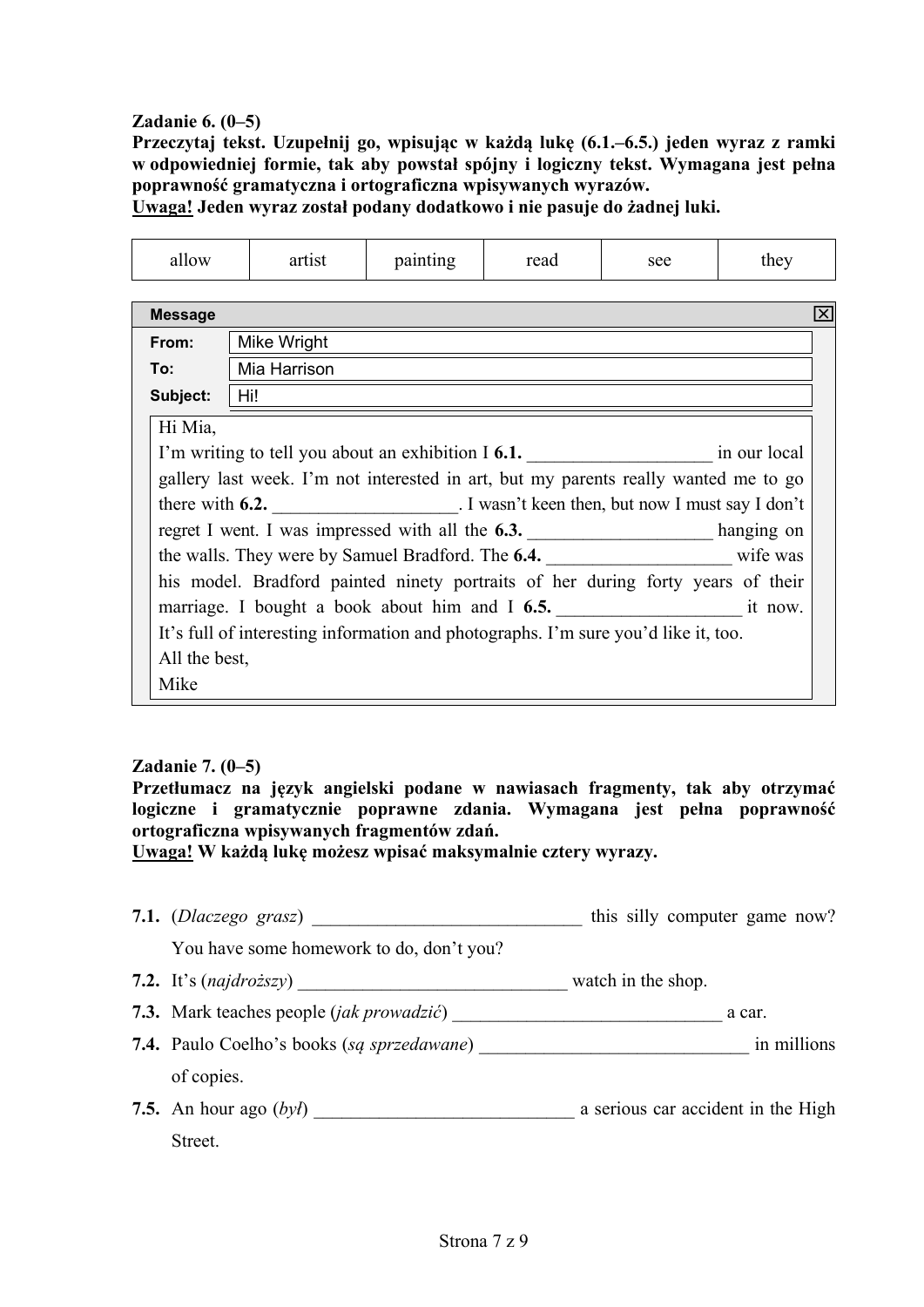## **Zadanie 8.**  $(0-10)$

W Twoiej szkole organizowany jest dzień sportu. Napisz e-mail do kolegi/koleżanki ze szkoły amerykańskiej w Warszawie, w którym:

- zaprosisz go/ją, podając termin imprezy
- opiszesz, co jest w programie
- wyjaśnisz, jak najlepiej dojechać do Twojej szkoły.

## Podpisz się jako XYZ.

Postaraj się rozwinąć swoją wypowiedź w każdym z trzech podpunktów, pamiętając, że długość e-maila powinna wynosić od 50 do 100 słów. Oceniana jest umiejętność pełnego przekazania informacji, spójność, bogactwo językowe oraz poprawność językowa.

| Message<br>$\overline{\mathbf{X}}$ |               |  |  |  |  |  |  |  |  |
|------------------------------------|---------------|--|--|--|--|--|--|--|--|
| From:                              | xyz@gmail.com |  |  |  |  |  |  |  |  |
| To:                                | abc@gmail.com |  |  |  |  |  |  |  |  |
| Subject:                           | Hi!           |  |  |  |  |  |  |  |  |
|                                    |               |  |  |  |  |  |  |  |  |
|                                    |               |  |  |  |  |  |  |  |  |
|                                    |               |  |  |  |  |  |  |  |  |
|                                    |               |  |  |  |  |  |  |  |  |
|                                    |               |  |  |  |  |  |  |  |  |
|                                    |               |  |  |  |  |  |  |  |  |
|                                    |               |  |  |  |  |  |  |  |  |
|                                    |               |  |  |  |  |  |  |  |  |
|                                    |               |  |  |  |  |  |  |  |  |
|                                    |               |  |  |  |  |  |  |  |  |
|                                    |               |  |  |  |  |  |  |  |  |
|                                    |               |  |  |  |  |  |  |  |  |
|                                    |               |  |  |  |  |  |  |  |  |
|                                    |               |  |  |  |  |  |  |  |  |
|                                    |               |  |  |  |  |  |  |  |  |

# **CZYSTOPIS**

|                   | treść |  |  |  |  | spójność<br><i>i</i> logika<br>wypowiedzi |  |        | zakres<br>środków<br>językowych |  |  | poprawność<br>środków<br>językowych |  |  | <b>RAZEM</b> |
|-------------------|-------|--|--|--|--|-------------------------------------------|--|--------|---------------------------------|--|--|-------------------------------------|--|--|--------------|
| liczba<br>punktów |       |  |  |  |  | 0                                         |  | ◠<br>∠ |                                 |  |  |                                     |  |  |              |